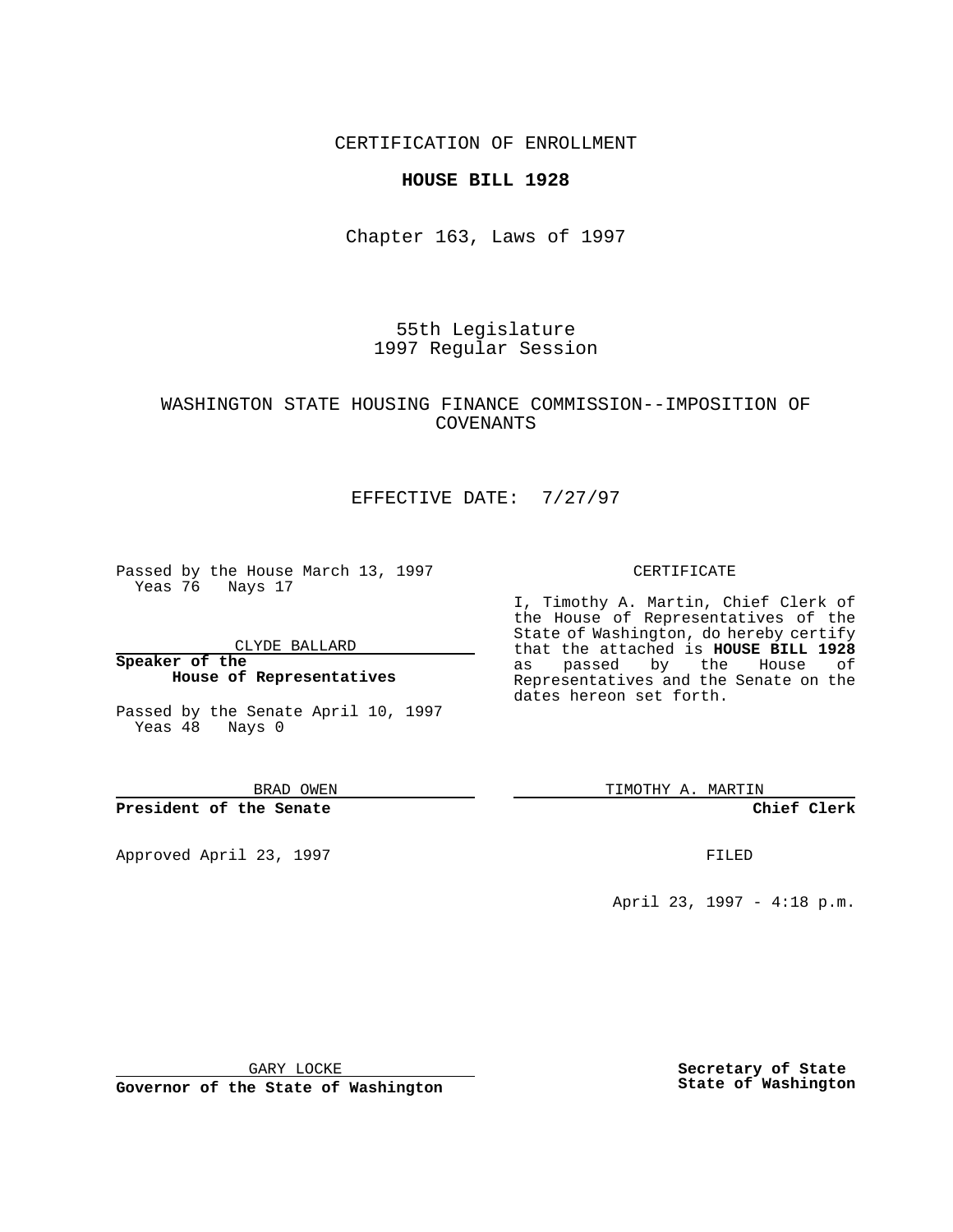# **HOUSE BILL 1928** \_\_\_\_\_\_\_\_\_\_\_\_\_\_\_\_\_\_\_\_\_\_\_\_\_\_\_\_\_\_\_\_\_\_\_\_\_\_\_\_\_\_\_\_\_\_\_

\_\_\_\_\_\_\_\_\_\_\_\_\_\_\_\_\_\_\_\_\_\_\_\_\_\_\_\_\_\_\_\_\_\_\_\_\_\_\_\_\_\_\_\_\_\_\_

Passed Legislature - 1997 Regular Session

#### **State of Washington 55th Legislature 1997 Regular Session**

**By** Representatives Skinner, Mason, Van Luven, Radcliff and D. Schmidt; by request of Housing Finance Commission

Read first time 02/14/97. Referred to Committee on Trade & Economic Development.

 AN ACT Relating to the Washington state housing finance commission; and amending RCW 43.180.080.

BE IT ENACTED BY THE LEGISLATURE OF THE STATE OF WASHINGTON:

 **Sec. 1.** RCW 43.180.080 and 1983 c 161 s 8 are each amended to read as follows:

 In addition to other powers and duties specified in this chapter, the commission may:

 (1) Establish in resolutions relating to any issuance of bonds, or in any financing documents relating to such issuance, such standards and requirements applicable to the purchase of mortgages and mortgage loans or the making of loans to mortgage lenders as the commission deems necessary or desirable, including but not limited to: (a) The time within which mortgage lenders must make commitments and disbursements for mortgages or mortgage loans; (b) the location and other characteristics of single-family housing or multifamily housing to be financed by mortgages and mortgage loans; (c) the terms and conditions of mortgages and mortgage loans to be acquired; (d) the amounts and types of insurance coverage required on mortgages, mortgage loans, and bonds; (e) the representations and warranties of mortgage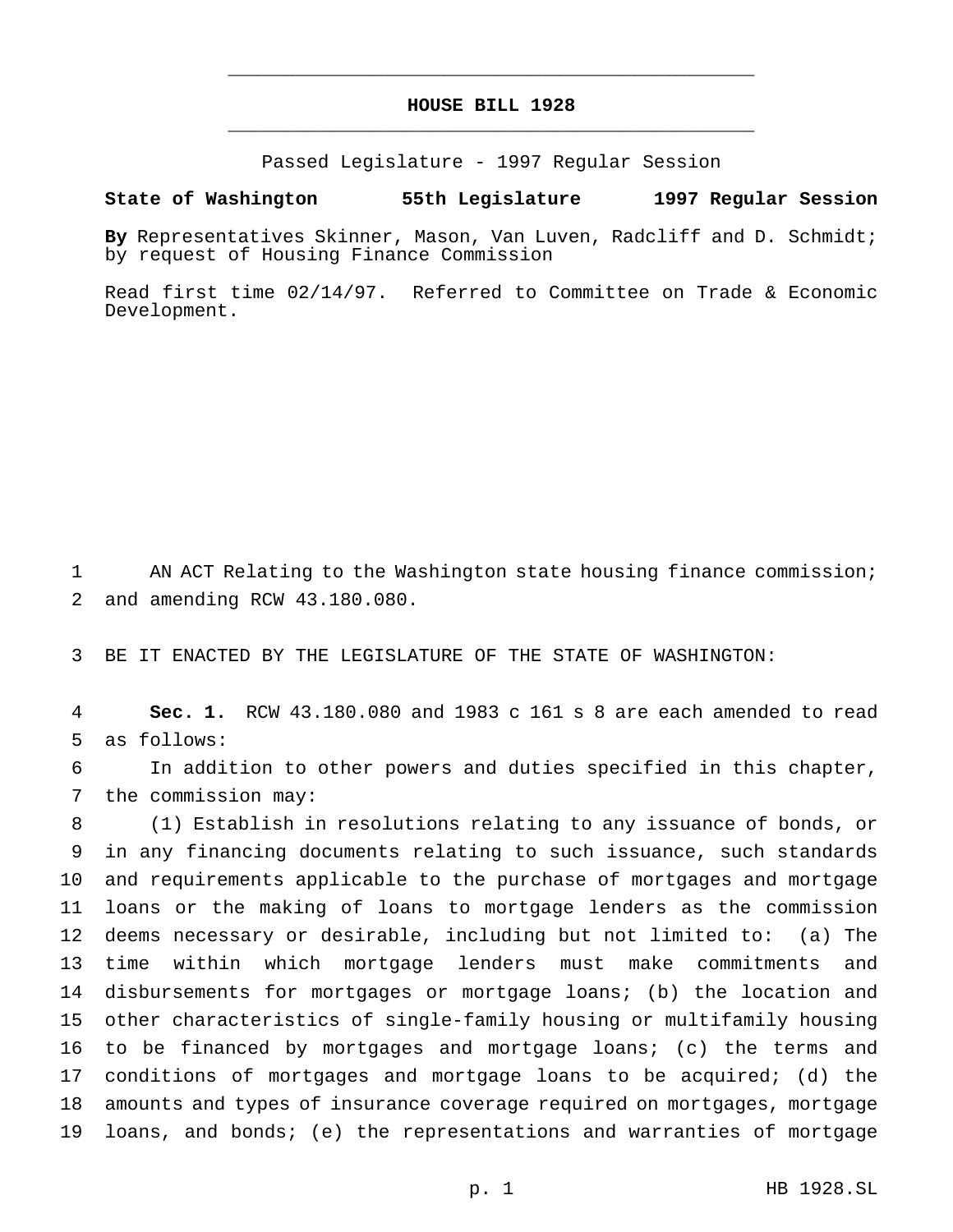lenders confirming compliance with such standards and requirements; (f) restrictions as to interest rate and other terms of mortgages or mortgage loans or the return realized therefrom by mortgage lenders; (g) the type and amount of collateral security to be provided to assure repayment of any loans from the commission and to assure repayment of bonds; and (h) any other matters related to the purchase of mortgages or mortgage loans or the making of loans to lending institutions as shall be deemed relevant by the commission;

(2) Sue and be sued in its own name;

 (3) Make and execute contracts and all other instruments necessary or convenient for the exercise of its purposes or powers, including but not limited to contracts or agreements for the origination, servicing, and administration of mortgages or mortgage loans, and the borrowing of money;

 (4) Procure such insurance, including but not limited to insurance: (a) Against any loss in connection with its property and other assets, including but not limited to mortgages or mortgage loans, in such amounts and from such insurers as the commission deems desirable, and (b) to indemnify members of the commission for acts done in the course of their duties;

 (5) Provide for the investment of any funds, including funds held in reserve, not required for immediate disbursement, and provide for the selection of investments;

 (6) Fix, revise, and collect fees and charges in connection with the investigation and financing of housing or in connection with assignments, contracts, purchases of mortgages or mortgage loans, or any other actions permitted under this chapter or by the commission; 28 and receive grants and contributions;

 (7) Make such expenditures as are appropriate for paying the administrative costs of the commission and for carrying out the provisions of this chapter. These expenditures may be made only from funds consisting of the commission's receipts from fees and charges, grants and contributions, the proceeds of bonds issued by the commission, and other revenues; these expenditures shall not be made from funds of the state of Washington;

 (8) Establish such special funds, and controls on deposits to and disbursements from them, as it finds convenient for the implementation of this chapter;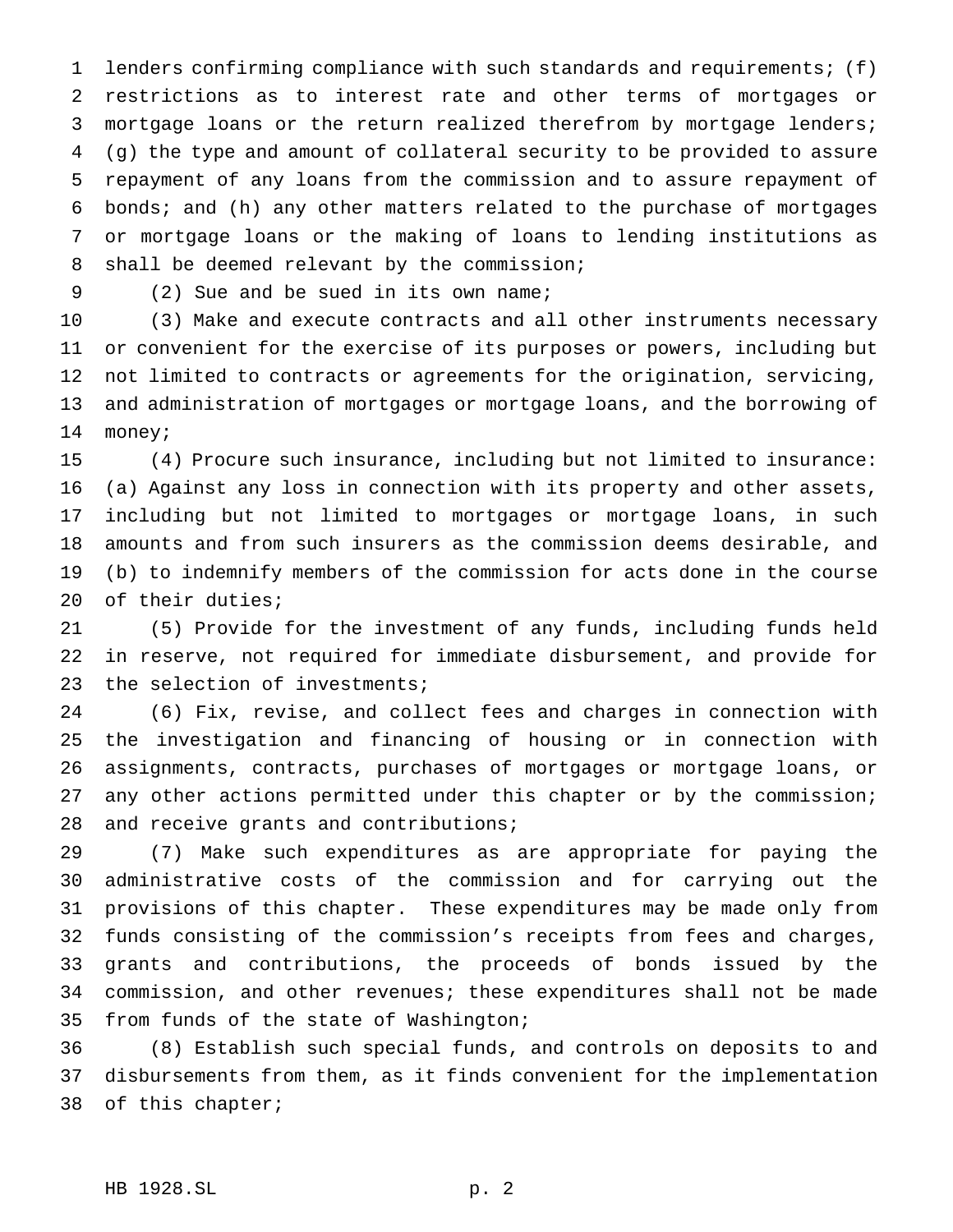(9) Conduct such investigations and feasibility studies as it deems appropriate;

 (10) Proceed with foreclosure actions or accept deeds in lieu of foreclosure together with the assignments of leases and rentals incidental thereto. Any properties acquired by the commission through such actions shall be sold as soon as practicable through persons licensed under chapter 18.85 RCW or at public auction, or by transfer to a public agency. In preparation for the disposition of the properties, the commission may own, lease, clear, construct, reconstruct, rehabilitate, repair, maintain, manage, operate, assign, 11 or encumber the properties;

12 (11) Take assignments of leases and rentals;

 (12) Subject to any provisions of the commission's contracts with the holders of obligations of the commission, consent to any modification with respect to rate of interest, time, and payment of any installment of principal or interest or any other term of any contract, mortgage, mortgage loan, mortgage loan commitment, contract, or 18 agreement of any kind;

 (13) Subject to provisions of the commission's contracts with the holders of bonds, permit the reduction of rental or carrying charges to persons unable to pay the regular rent or schedule of charges if, by reason of other income of the commission or by reason of payment by any department, agency, or instrumentality of the United States or of this state, the reduction can be made without jeopardizing the economic 25 stability of the housing being financed;

 (14) Sell, at public or private sale, with or without public bidding, any mortgage, mortgage loan, or other instrument or asset held by the commission;

 (15) Employ, contract with, or engage engineers, architects, attorneys, financial advisors, bond underwriters, mortgage lenders, mortgage administrators, housing construction or financing experts, other technical or professional assistants, and such other personnel as are necessary. The commission may delegate to the appropriate persons 34 the power to execute legal instruments on its behalf;

 (16) Receive contributions or grants from any source unless otherwise prohibited;

37 (17) Impose covenants running with the land in order to satisfy and 38 enforce the requirements of applicable state and federal law and commission policy with respect to housing or other facilities financed